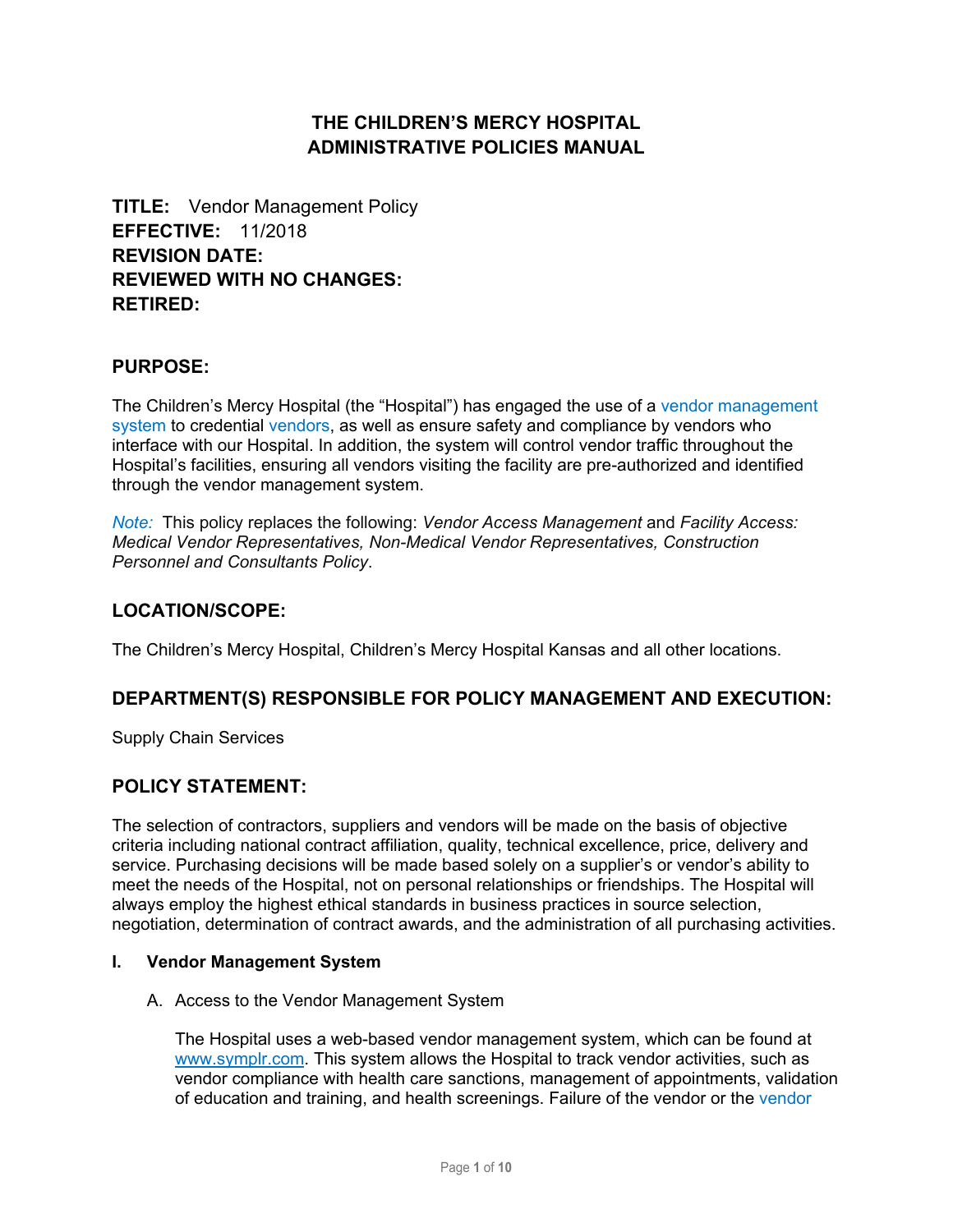[representative](#page-7-2) to provide the required information within the system will prevent the vendor and/or vendor representative from interfacing with the Hospital.

- B. Credentialing Vendors
	- 1. The vendor management system automatically checks the vendor company data when the vendor representative registers through the website. The vendor management system validates the following vendor company data and ensures that this information meets the standards set by the Hospital:
		- a. Vendor legal business name
		- b. Vendor address, phone and fax
		- c. Vendor leadership (CEO, CFO)
		- d. Vendor company history (year established, ownership, licensure)
		- e. Type of organization (profit, nonprofit, LLC, corporation)
		- f. Financial solvency
		- g. Government program exclusion screening
		- h. General liability insurance
		- i. Diversity status
	- 2. The vendor management system validates that the vendor/vendor representative is in compliance with the above criteria for levels of access, health screening requirements, and education and training requirements (as noted in this policy) and informs the Supply Chain Services department of noncompliance in writing (electronic or hard copy).
- C. Levels of Access
	- 1. The level of access a Vendor Representative has within the respective facilities is as follows:
		- a. **Patient Care Level I (PC-L1)**: This provides access to areas noted in PC-L2 and ADM levels, in addition to certain designated direct-patient care areas when such access is necessary to support the provision of patient care (OR, Cath Lab, GI Lab). This access requires the highest level of credentialing and health care screening, including the submission of documents as specified in section [I.D](#page-2-0) (for example, medical device representatives).
		- b. **Patient Care Level II (PC-L2)**: This allows a vendor representative to enter patient care departments or departments where protected health information (PHI) is present but does not provide access to areas where direct patient care is provided (treatment rooms, operating rooms). Examples include service technicians, general medical sales representatives, laboratory and distributor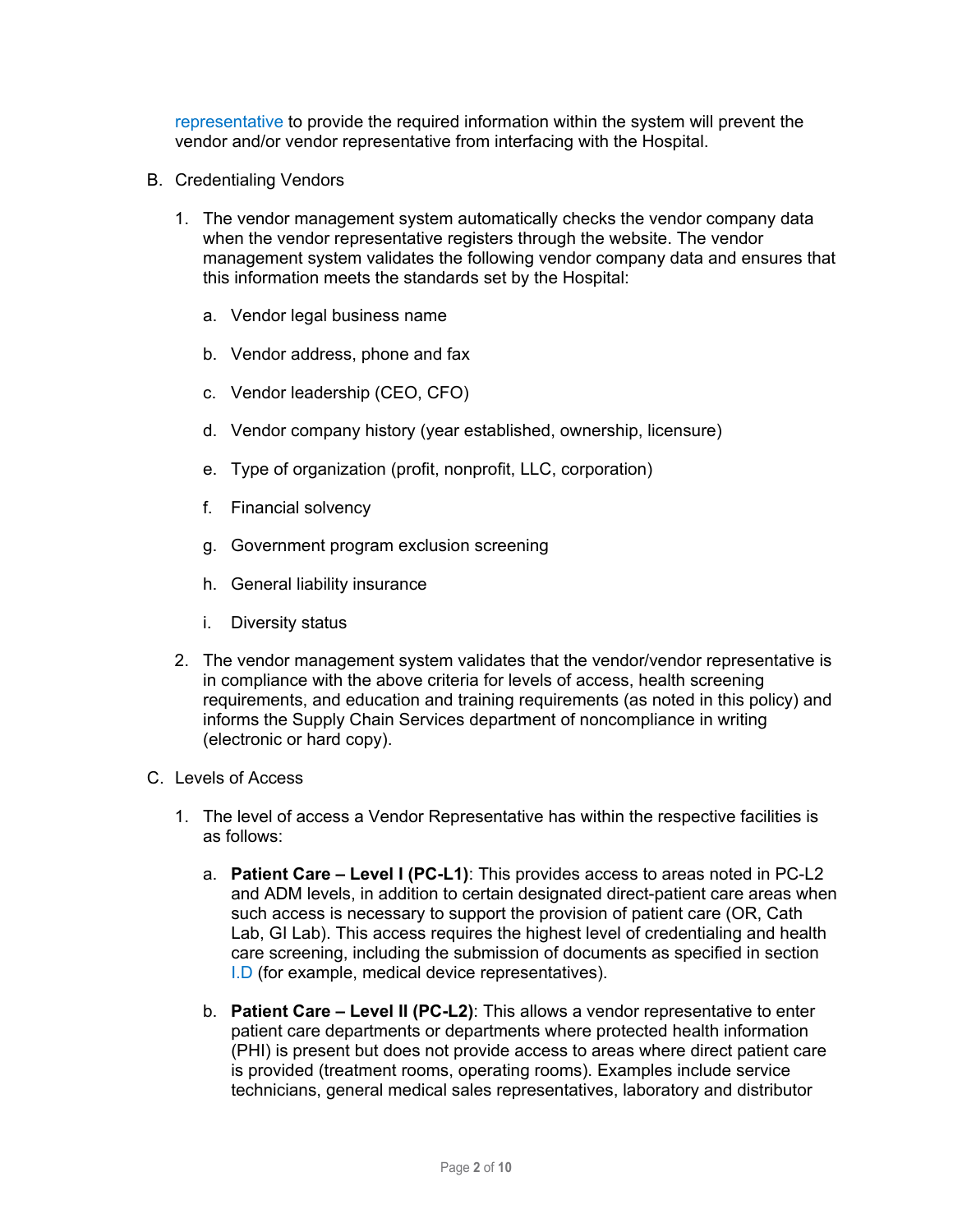representatives, clinical consultants, interpreters, and nonclinical representatives (IT, legal, financial).

- <span id="page-2-0"></span>c. **Administrative Access (ADM)**: This level provides a vendor representative with access to designated nonpatient care departments, including physician offices. This level should be selected if the Vendor Representative does not need access to any patient care area but does need access to other non-public areas in the facility. Examples include business consultants, delivery service providers, pharmaceutical representatives, and sales representatives.
- D. Health Care Screening Requirements
	- 1. CMH requires vendors to obtain and report specific health screening and vaccinations in order to protect patients and staff. The specific health screenings and vaccinations are based upon the vendor representative's access level. Listed below are the required health screenings and vaccinations by access level.

| <b>Access Levels</b>                     | PC-L1        | PC-L <sub>2</sub> | <b>ADM</b>   |
|------------------------------------------|--------------|-------------------|--------------|
| Background check                         | ✓            | ✓                 | ✓            |
| <b>Exclusion screening</b>               | $\checkmark$ | ✓                 | ✓            |
| General liability insurance              | ✓            | ✓                 | ✓            |
| Hospital policies                        | ✓            | ✓                 | ✓            |
| <b>HIPAA</b>                             | ✓            | ✓                 | ✓            |
| Health screening requirements:           |              |                   |              |
| • TB screening                           | ✓            | ✓                 |              |
| • Tdap vaccine                           | ✓            | ✓                 |              |
| • MMR (measles, mumps, rubella) immunity | ✓            | ✓                 |              |
| • Varicella (chicken pox) immunity       | ✓            | ✓                 |              |
| • Seasonal influenza vaccine             | $\checkmark$ | ✓                 | $\checkmark$ |
| Bloodborne pathogen training             | ✓            | ✓                 |              |
| General exposure and hospital safety     | ✓            | $\checkmark$      | ✓            |
| Product service training                 | ✓            | ✓                 |              |
| OR protocol                              | ✓            |                   |              |
| License/credentials                      | ✓            |                   |              |

| <b>Screening Type</b>   | <b>Explanation</b>                                                                                   |
|-------------------------|------------------------------------------------------------------------------------------------------|
| <b>MMR</b>              | Documentation of two MMR vaccinations or positive titers<br>for rubeola (measles), mumps and rubella |
| Varicella (chicken pox) | Documentation of two Varicella (chicken pox) vaccinations<br>or positive varicella titer             |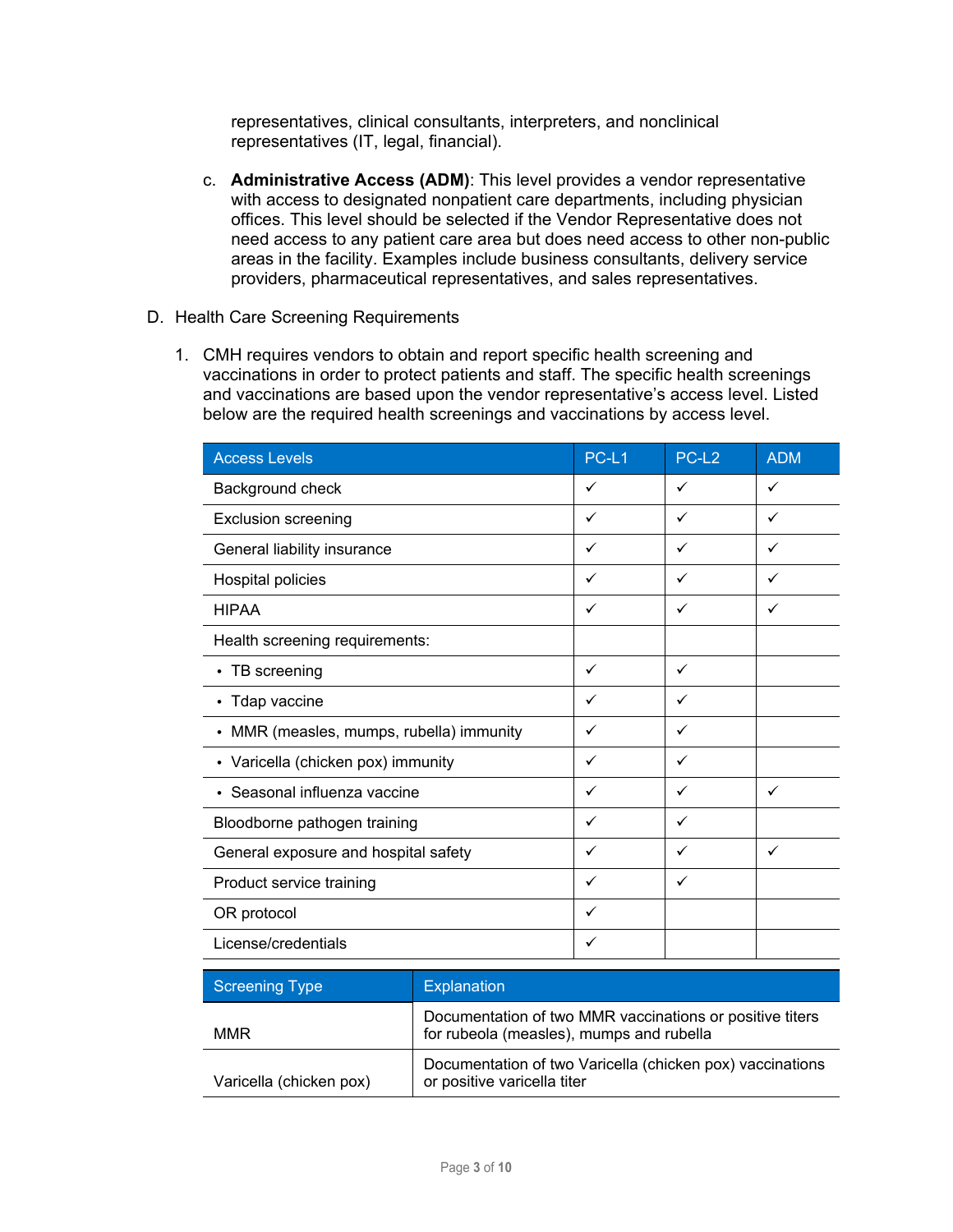| Tdap vaccine                                      | Documentation of one Tdap (tetanus, diphtheria, acellular<br>pertussis) vaccine                                                                                                                                                                                                                                                                                                                                                                                                                                                                         |
|---------------------------------------------------|---------------------------------------------------------------------------------------------------------------------------------------------------------------------------------------------------------------------------------------------------------------------------------------------------------------------------------------------------------------------------------------------------------------------------------------------------------------------------------------------------------------------------------------------------------|
| TB screening                                      | Two tuberculin skin tests within 12 month of each other<br>and the last test no greater than 90 days prior to affiliation<br>or interferon-gamma release assay testing for latent<br>tuberculosis (Quantiferon Gold or T-spot) within 90 days of<br>affiliation; anyone claiming past positive tuberculosis<br>testing must have original documentation of the positive<br>test and/or treatment for latent tuberculosis and a negative<br>chest x-ray report post-positive test, and they must be free<br>of signs and symptoms of active tuberculosis |
| Seasonal influenza vaccine<br>(during flu season) | Condition of affiliation                                                                                                                                                                                                                                                                                                                                                                                                                                                                                                                                |

- E. Education and Training Requirements
	- 1. To ensure that vendor representatives comply with Hospital policies, all vendors are required to review and acknowledge the following Hospital policies within the vendor management system:
		- a. [Code of Conduct](https://childrensmercy.ellucid.com/documents/view/104)
		- b. [Confidentiality of Information Policy](https://childrensmercy.ellucid.com/documents/view/150)
		- c. [Corporate Compliance Plan](https://childrensmercy.ellucid.com/documents/view/105)
		- d. [Fraud, Waste and Abuse Plan](https://childrensmercy.ellucid.com/documents/view/110/)
		- e. [Gifts and Gratuities Policy](https://childrensmercy.ellucid.com/documents/view/111)
		- f. [Non-Retaliation: Prohibition from Reprisal Policy](https://childrensmercy.ellucid.com/documents/view/77)
	- 2. Vendor Representatives with **ADM** access will also be required to review and acknowledge training on:
		- a. Hospital safety
	- 3. In addition to items listed in sections I.E.1 and I.E.2, vendor representatives with **PC-L2** access will be required to review and acknowledge training on product service training certification provided by the manufacturer.
	- 4. In addition to items listed in sections IE.1 I.E.3, vendor representatives with **PC-L1** access will be required to review and acknowledge training on operating room and/or procedure room protocol.
	- 5. When applicable, education or training as a requirement of regulatory changes or a site visit may be required for vendor representatives dependent upon their access and duties while engaged with the Hospital. It is the responsibility of the Hospital manager who oversees the vendor's activities while on site to ensure timely completion.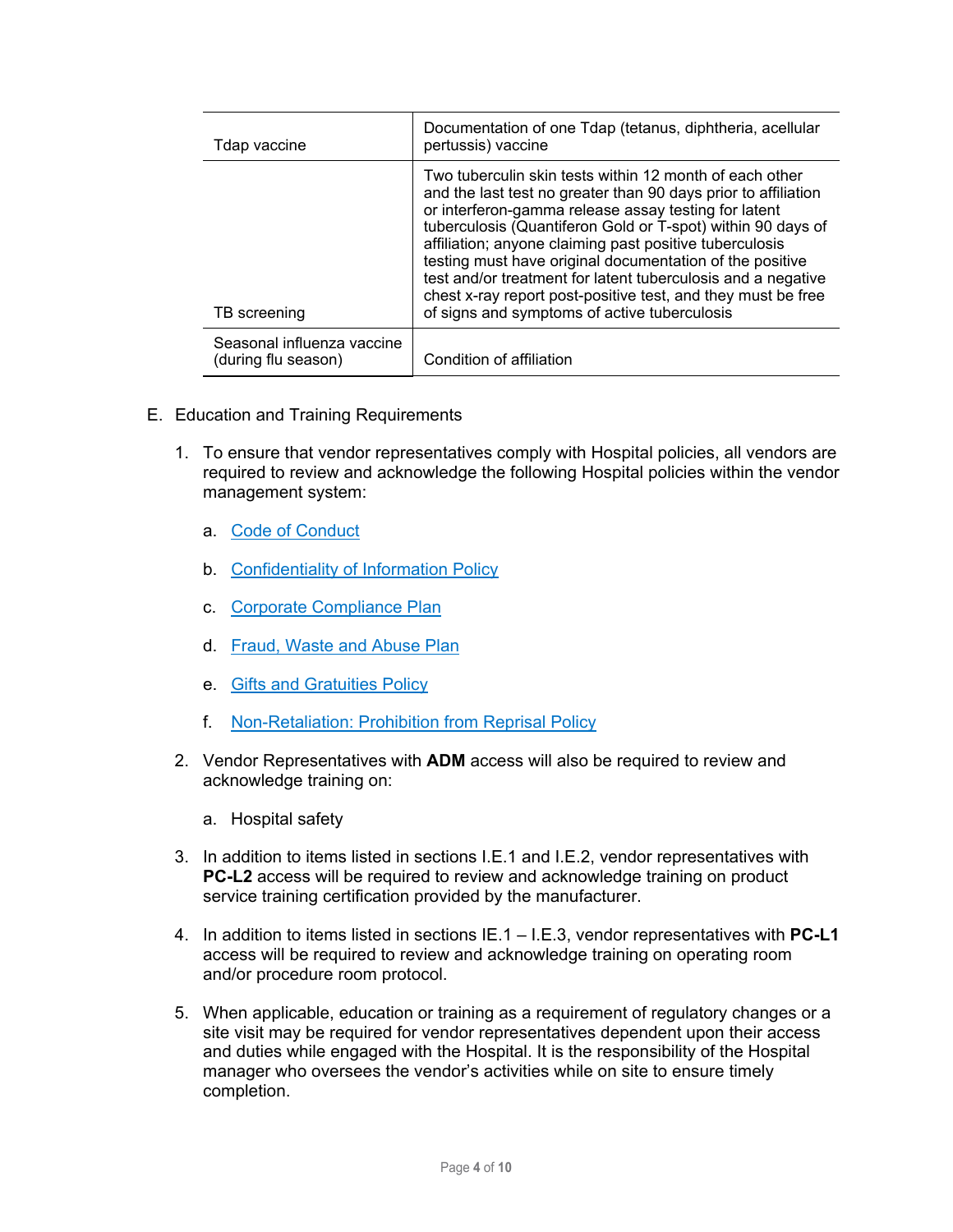### **II. Visitation**

- A. Vendor visitation with any Hospital employee will be by appointment only. CMH prohibits cold calling by vendors. Appointments must be pre-arranged and scheduled in advance through the vendor management system. First-time vendors are required to contact the Supply Chain Services department before requesting an appointment with a Hospital employee.
- B. All vendors visiting the Hospital are required to pre-register through the web-based vendor management system.
- C. At the time of arrival at the specific Hospital facility, the vendor representative will be required to visit the vendor management system kiosk and obtain a [vendor badge](#page-7-3).
- D. The vendor representative will be permitted access only to individuals with whom they have an appointment.
- E. A vendor representative who attempts to meet with a department or individual with whom they do not have an appointment will be asked to leave the premises and this will be noted in the vendor's record as noncompliance with Hospital policy.
- F. The Supply Chain Services department will keep a record of vendor representative compliance. If it is determined by Supply Chain Services that a vendor has been noncompliant with the requirements of Hospital policies, the vendor representative will be denied a badge and will not be permitted to enter Hospital facilities. If it becomes necessary to deny a vendor representative a badge, Supply Chain Services will notify the representative and their organization of the situation.

#### **III. Badges**

<span id="page-4-0"></span>A. The badges generated by the vendor management system will have the vendor representative's picture and name, vendor company name, date, appointment time, Hospital facility and visiting location, and access level printed on the badge. As these are date-, time- and location-specific, Hospital employees should validate whether the vendor representative has a current badge, and if not, instruct the vendor representative to return to the kiosk for the correct badge or leave the premises.

*Note:* Security may be called to assist with removal, if needed.

- B. At Hospital locations with security check-in stations, vendor representatives also will be required to obtain a visitor badge.
- C. Vendor representatives also should wear their company-issued badge.

### **IV. Parking**

Parking validation will not be available to vendors making sales calls or during a negotiation process. Parking validation will be provided during the course of an engagement – such as the provision of services for which the vendor is paid – if specifically agreed to per a written agreement.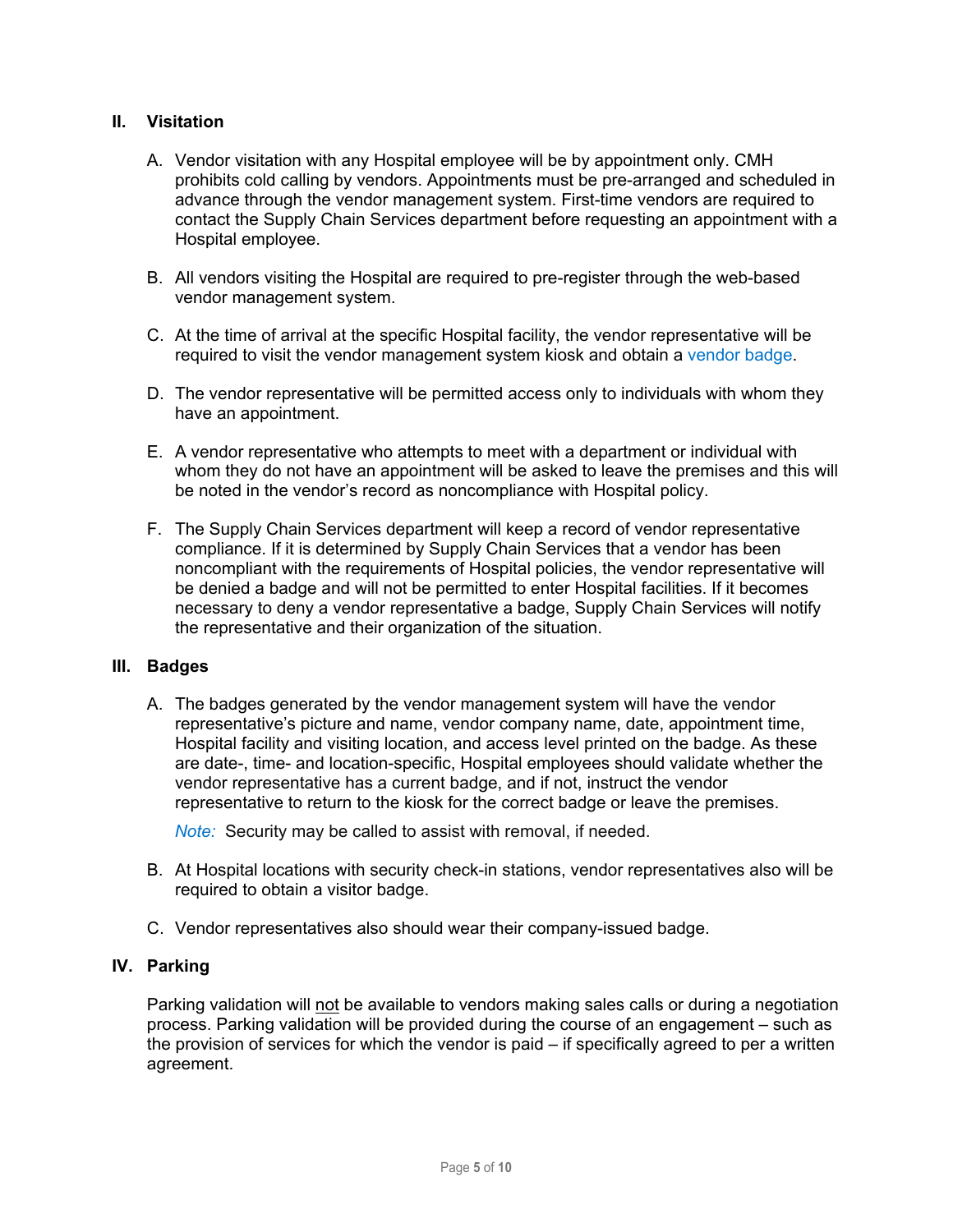### **V. Products, Samples and Contracts**

- A. Vendors whose product competes with products covered by a sole source or committed contract are prohibited from visiting any location unless the Hospital is in the process of renegotiating those items and has requested representation of additional manufacturers.
- B. Vendors who are awarded national contracts with the Hospital's affiliated group purchasing organization (GPO) may only meet with relevant departments whose products are covered under the GPO agreement. These discussions will take place only after Supply Chain Services or Pharmacy, as applicable, has completed the initial review of the products and the vendor has received authorization to proceed.
- C. No samples or trial products will be sent to or left at the Hospital without pre-approval from Supply Chain Services. Should a vendor representative leave a product without permission, the vendor accepts full liability for any incident involving such product.
	- 1. Drug Samples
		- a. Drug samples are **not permitted**, with the exception of certain pre-approved initiatives at the Teen Clinic.
		- b. For approved uses in the Teen Clinic, vendors are not allowed to stock sample closets or to access patient care areas to deliver samples. Samples must be left with staff to process. Samples must be inventoried by lot number and a record of which patients received the products must be maintained for reference in the event of a drug recall.
	- 2. Nondrug Samples
		- a. Formula Samples
			- Formula samples will be limited to patient use only.
			- Amounts distributed shall be limited to a few days' supply.

*Note:* If a patient has an ongoing financial hardship, please contact the Social Work department for an assessment.

- Samples must be left with staff to process.
- 3. Product Samples
	- a. Product samples are limited to patient use or for Hospital evaluation only.
	- b. Amounts distributed to patients shall be limited to three days' supply.

*Note:* If a patient has an ongoing financial hardship, please contact the Social Work department for an assessment.

c. Samples must be left with staff to process.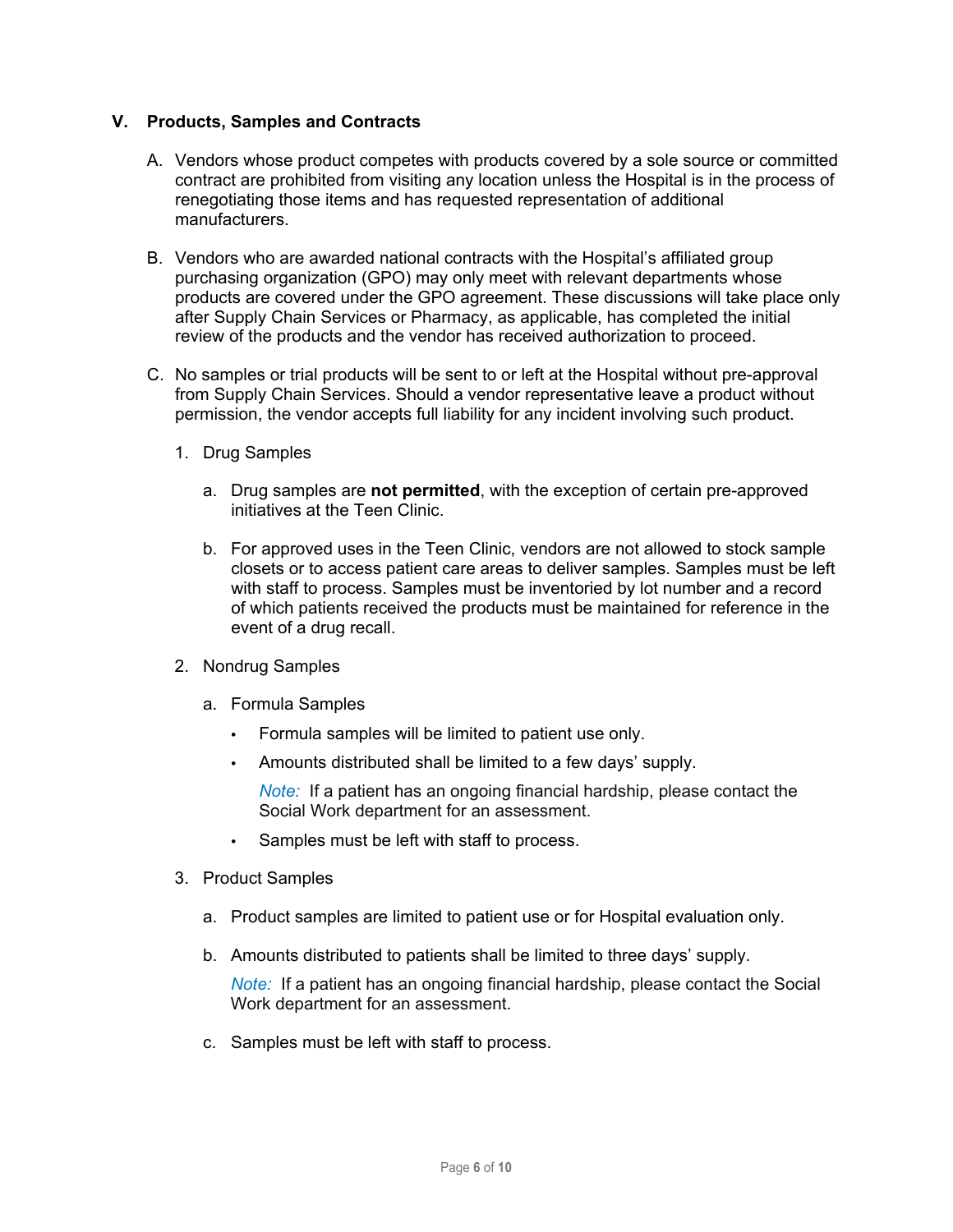D. Equipment Evaluation

Any equipment requested for evaluation must be coordinated with the Supply Chain Services and Biomedical Engineering departments.

E. Delivery of Equipment

A purchase order is required before delivery of equipment or supplies can be made to the Hospital for items to be used for patient care. For purchasing information please see the [Supply Chain Services contact page](http://scope/directory/dept/cf25756a-56e5-4611-a7d7-370d73d6dd18) on the Scope.

F. Equipment Inspection

All medical equipment must be inspected by the Biomedical Engineering department prior to use or demonstration. Complete a [work request](http://medappprod/workrequest/Forms/Login.aspx?db=Clinical%20Engineering) to begin this process.

G. Defective Devices or Hardware

Known or suspected defective devices or hardware removed from a patient during a procedure cannot be removed from Hospital property by the vendor representative without a completed, written authorization and approval from the Office of the General Counsel/Risk Management.

#### **VI. Ethics**

- A. Hospital staff and vendors are expected to employ the highest ethical standards in business practices in source selection, negotiation, determination of contract awards, and administration of all purchasing activities to foster public confidence in the integrity of the procurement process. They will not disclose confidential information given by outside parties without their prior consent, disclose contract pricing and information to any outside party, or use confidential information for actual or anticipated personal gain. Conflicts of interest involving Hospital staff or the vendor should be disclosed as outlined in the [Conflict of Interest Policy](https://childrensmercy.ellucid.com/documents/view/107).
- B. The Hospital expects vendors to respect the [Code of Conduct Policy](https://childrensmercy.ellucid.com/documents/view/104) as well as policies and procedures and encourages vendors to include adherence in all written agreements.
- C. Any vendor representative found not complying with these rules must be reported promptly to the Senior Director of Supply Chain Services who will issue a verbal warning. Should this person be found breaking any of these rules a second time, either representing the same company or a different company, they will be banned from doing any business with the Hospital for a period of five (5) years.
- D. Neither vendor representative nor Hospital staff will solicit employment with the vendor as part of their interactions onsite at any Hospital facility.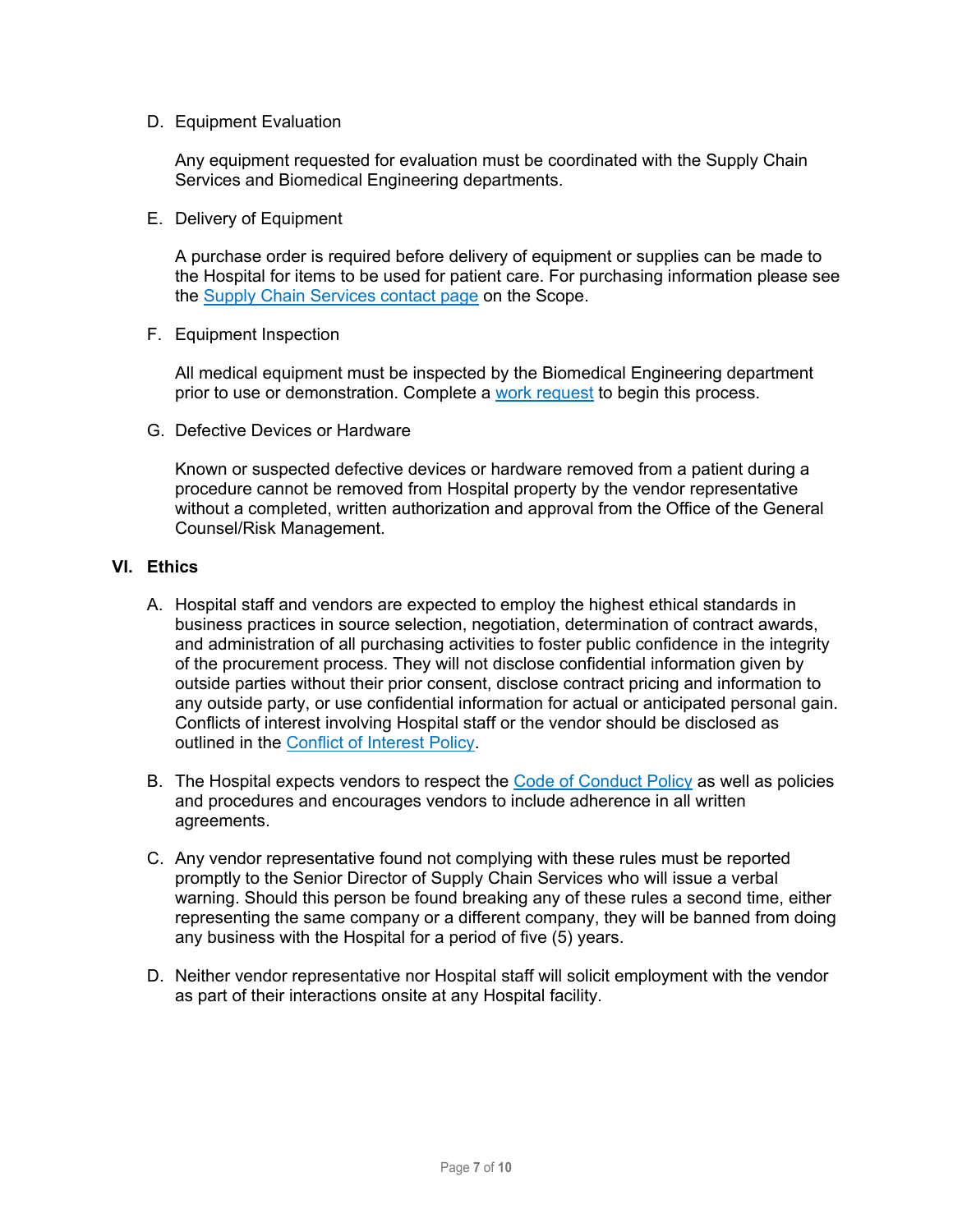#### **VII. Business Courtesies**

- A. Hospital employees may not accept gifts, entertainment or anything else of value from current or potential suppliers of goods and services or from consultants to the organization, unless specifically permitted by the Hospital's [Gifts and Gratuities Policy.](https://childrensmercy.ellucid.com/documents/view/111)
- B. Business meals paid for by vendors may be accepted only when specifically permitted by the [Gifts and Gratuities Policy](https://childrensmercy.ellucid.com/documents/view/111).
- C. At all times, any item provided to the Hospital or its staff members must not be intended to evoke any form of reciprocation.

#### **VIII. Kiosk Support**

Supply Chain Services personnel will maintain kiosk supplies. Contact Supply Chain Services staff for any problem associated with kiosk operations.

### <span id="page-7-1"></span>**DEFINITIONS:**

**Vendor** is an outside agency providing goods and services. There are two types of vendors for the purposes of this policy: clinical and nonclinical. Clinical vendors include pharmaceutical companies, manufacturers and distributors of medical devices and durable medical equipment, home health and other patient care vendors. Nonclinical vendors include manufacturers or distributors who promote or sell nonclinical items or services used by the Hospital.

<span id="page-7-3"></span>**Vendor badge** is a paper-based document that will adhere to an individual and includes the information identified in section [III](#page-4-0). Vendor badges must be displayed prominently and will be available at kiosk locations.

<span id="page-7-0"></span>**Vendor management system** is an online system, accessible through kiosks on Hospital property, that will hold and validate vendor credentials and immunizations required for access to clinical and nonclinical areas. The system permits appointment scheduling and will print badges only after all access requirements are met by the vendor representative.

<span id="page-7-2"></span>**Vendor representative** is an individual who is employed or contracted by a vendor to sell, support or service the vendor's products or services.

### **REQUESTS FOR GUIDANCE REGARDING THIS POLICY:**

Requests for guidance regarding this policy will be directed to the Administrative Council sponsor.

### **BUSINESS CONTINUITY AND DISASTER (BCD) PLAN:**

Unless otherwise indicated, requirements in this document remain applicable during a business continuity and disaster (BCD) situation.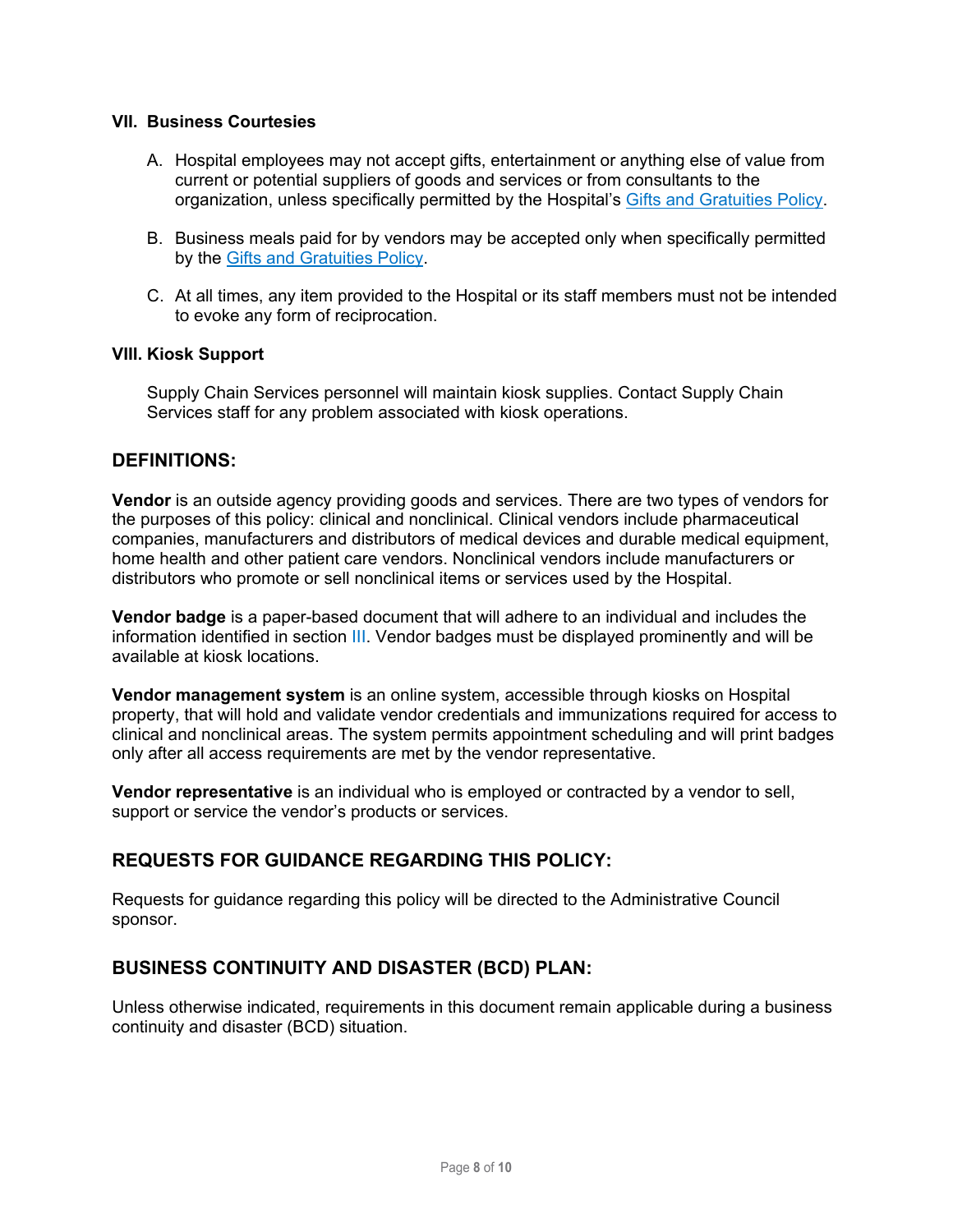## **MEASUREMENTS/METRICS:**

### **RECOURSE FOR NON-COMPLIANCE:**

Non-compliance will be addressed in accordance with the [Conduct and Discipline Policy.](https://childrensmercy.ellucid.com/documents/view/1712)

# **RELATED POLICIES:**

[Code of Conduct](https://childrensmercy.ellucid.com/documents/view/104)

[Confidentiality of Information Policy](https://childrensmercy.ellucid.com/documents/view/150)

[Corporate Compliance Plan](https://childrensmercy.ellucid.com/documents/view/105)

[Fraud, Waste and Abuse Plan](https://childrensmercy.ellucid.com/documents/view/110/)

[Gifts and Gratuities Policy](https://childrensmercy.ellucid.com/documents/view/111)

[Non-Retaliation: Prohibition from Reprisal Policy](https://childrensmercy.ellucid.com/documents/view/77)

# **RELATED FORMS:**

### **REFERENCES:**

### **REGULATIONS:**

### **KEYWORD SEARCH:**

rep, samples, flu vaccine, credentialing, background check, sex offender, TB, confidentiality, code of conduct, compliance plan, health care sanction, vendor visits, vendors, drug reps, pharmaceutical sales, sales reps

### **POLICY CONTENT OWNER(S):**

Steve Elzey, Sr. Director, Supply Chain Services

### **ADMINISTRATIVE COUNCIL SPONSOR:**

Jennifer Kingry, VP, Finance